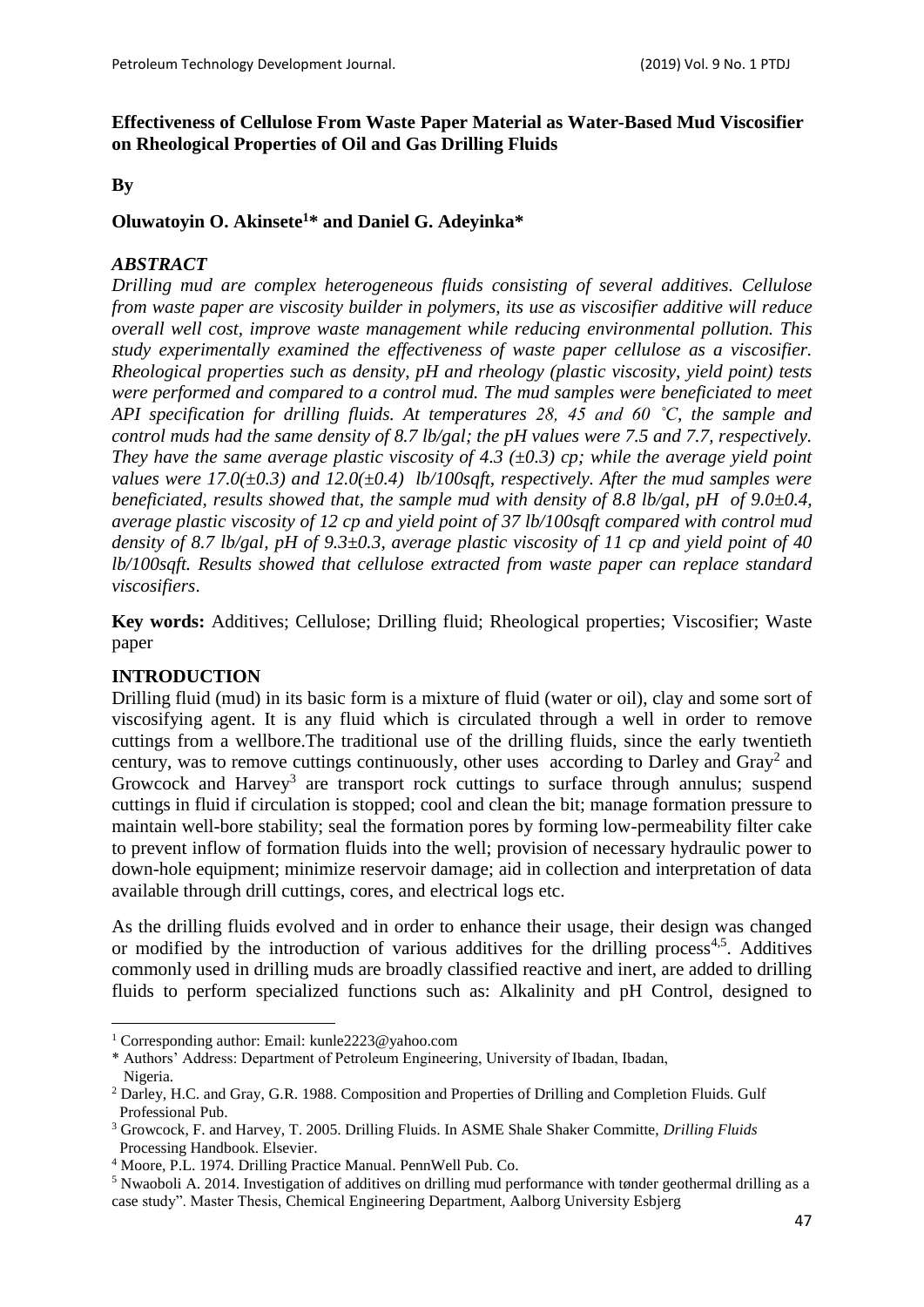control the degree of acidity or alkalinity of the drilling fluid e.g. limes, caustic soda and bicarbonate of soda. Also, Defoamers, are used to reduce the foaming action in salt and saturated saltwater mud systems, by reducing the surface tension. While Emulsifiers (e.g. fatty acids and amine derivatives) are added to a mud system to create a homogeneous mixture of two liquids (oil and water). Also, Filtrate Reducers, such as bentonite clays, CMC and pre-gelatinized starch, are used to reduce the amount of water lost to the formations and Lost Circulation Materials are inert solids used to plug large openings in the formations to prevent the loss of whole drilling fluid<sup>6,7</sup>.

There are also, viscosity control additives categorized as: viscosifiers (viscosity enhancers) and viscosity reducers. Clays are natural absorbent, their ability to swell and gel, make them perfect viscosity enhancers. Bentonite (clay) is the most commonly used additive for increasing viscosity of the drilling fluid. Bentonite when exposed to water attracts water to its negative face. This unique characteristic allows bentonite to adsorb 7 to 10 times its own weight in water and swelling up to 18 times its dry volume. *Wyoming Bentonite* is the most common form of viscosity enhancer used commercially. It is composed essentially of montmorillonite clay, also known as hydrous silicate of alumina<sup>8</sup>. Several other viscosifiers commonly used are CMC, PAC-R, starch and the common factor among all is that they all contain cellulose responsible for viscosity building.

Cellulose, hemi-cellulos and lignin can be found in paper, study has shown that paper is composed of 70% cellulose (paperonweb.com/composition of paper). This present work therefore investigated the development of a cost-effective local additive material such as waste paper as substitute for foreign additives. Waste paper primarily contains cellulose responsible for viscosity building in polymers<sup>9</sup>, its use as viscosifier additive will reduce overall well cost, improve waste management while reducing environmental pollution.

Drilling fluid consist of base liquid ( fresh or saline water, diesel or crude and Mineral Oil or other synthetic fluids), dispersed solids (Colloidal particles, which are suspended particles of various sizes) and dissolved solids (these are salts). Water based muds (WBM) consist of water/brine as the base fluid, they are environment friendly, the drill cuttings can be disposed of easily. A conventional WBM uses a polymer as a viscosifying agent. Oil based drilling muds (OBM) have oil (such as diesel, mineral or synthetics) as the base fluid. There are two types of OBM systems: (1) invert emulsion, where water is the dispersed phase and oil the continuous phase (water-in-oil mud), and (2) emulsion muds, where oil is the dispersed phase and water is the continuous phase (oil-in-water mud). Emulsifiers are added to control the rheological properties (water increases viscosity, oil decreases viscosity). All solids in OBM are considered inactive as they do not react with oil, they are highly temperature-stable fluids with excellent fluid loss control and good cutting carrying ability. Their drawbacks are possible environmental hazards, like discharge into aquifers and causing pollution. Based on viscosity, drilling fluids are classified into two major types: Newtonian and Non-Newtonia fluids<sup>10,11</sup>. The dissolved solids in drilling fluid are classified as active and inactive solids. The *active* solids (clays, polymers etc) are viscosity enhancers, while the inactive solids

9 Dagde, K. K. and Nmegbu, C. G. J. 2014. Drilling fluid formulation using cellulose generated from groundnut husk. International Journal of Advancement in Research & Technology, vol. 3, pg 65-71.

10 Bingham, C.E. 1922 Fluidity and Plasticity. New York: McGraw-Hill.

 $\overline{\phantom{a}}$ 

<sup>6</sup> Baker Hughes INTEQ 1995. Drilling Engineering Workbook. A Distributed Learning Course. 80270H Rev. B. Houston, Texas.

<sup>7</sup> Subhash, N.S., Narayen, H.S. and Chineye, C.O. 2010. Future Challenges of Drilling Fluids and their Rheological Measurements. American Association of Drilling Engineers (AADE) Fluids Conference and Exhibition, Houston, Texas, April 6-7.

<sup>8</sup> Dyke, K.V. 2000. Drilling Fluids: Rotary Drilling Series (Unit II). Austin, TX: The University of Texas.

<sup>11</sup> Clark, E.P. 1995. Drilling Mud Rheology and the API recommended Measurements. Society of Petroleum Engineers, Inc.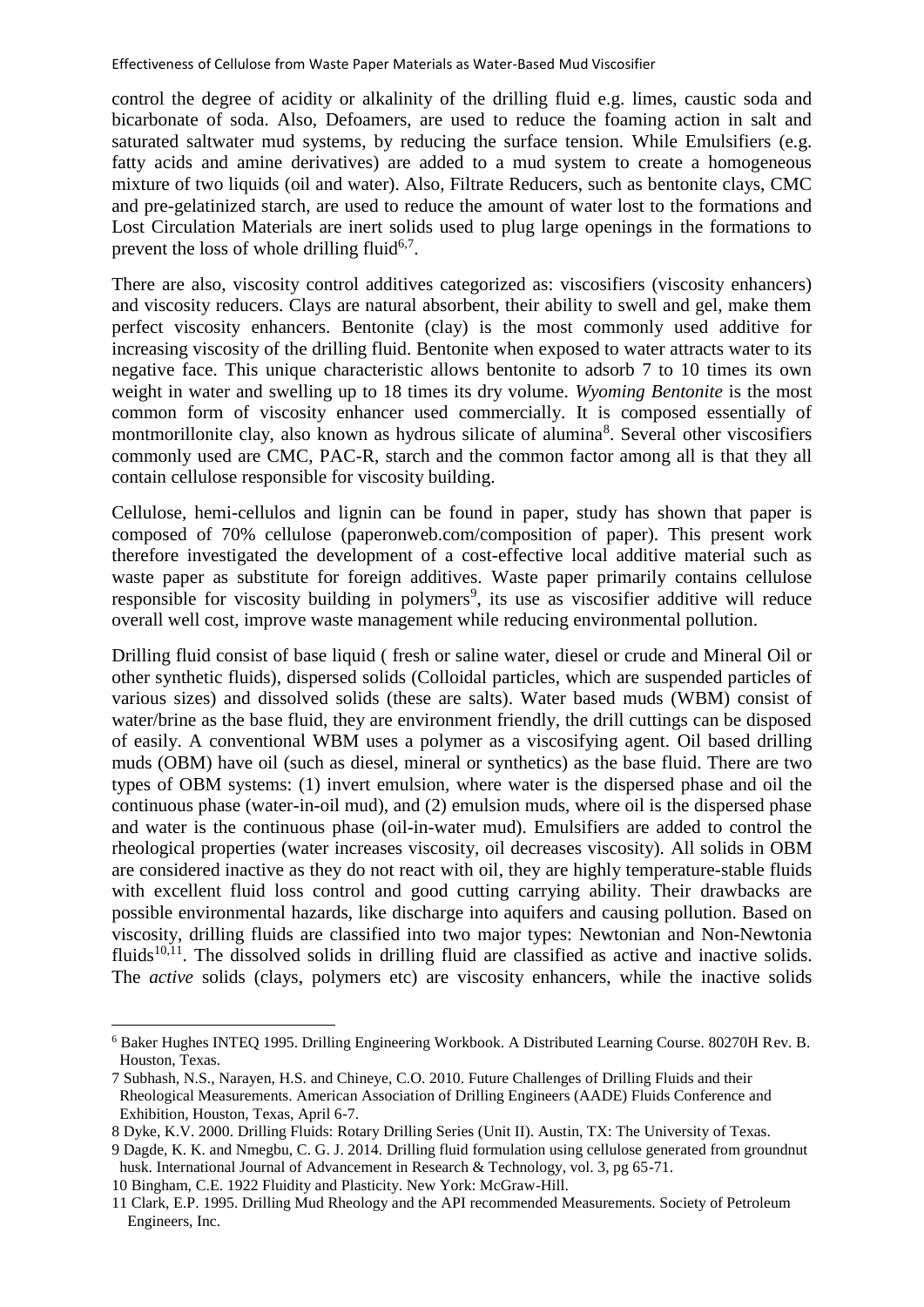(Barite and Hematite) are those that do not react with the water and chemical, they are added to drilling fluids as weighing agents $12,13,14$ .

Most of the drilling fluid functions are controlled by its rheological properties. Rheology is the study of the deformation of fluids and flow of matter. Rheological properties are basis for all analysis of well bore hydraulics and to assess the functionality of the mud system $7.15$ . Rheological properties of drilling mud include yield point, density, gel strength and viscosity, they are tested throughout the drilling operations. It is critical to control and maintain rheological properties as failure to do so can result in financial and loss of time, and in extreme cases, it could result in the abandonment of the well<sup>2</sup>. According to Skalle<sup>16</sup>, rheology measurements are influenced by 2-speed rotational viscometer, but has petroleum industry has evolved in all aspect, the need for higher quality rheology control has arisen with the development of 6-speed and 8-speed rotational viscometer. Also, in his book, Skalle gave three different approaches of determining rheology constants: 2 data points oil field approach, 2 data points standard approach and 6 data points regression approach. In this study, 8-speed viscometer and the Bingham 2 data points oil field method was used (equs. 1 and 2).

$$
\mu_p = \theta_{600} - \theta_{300}
$$

1

Where  $\theta_{600}$ ,  $\theta_{300}$  are the viscometer dial readings at *N*= 600 rpm and *N*= 300 rpm, respectively.

$$
\tau_{Y} = \theta_{300} - \mu_{p} \tag{2}
$$

Besides rheological test, other tests such as filtration tests, pH, chemical analysis and resistivity are conducted throughout drilling process. Drilling muds are always treated to be alkaline (i.e., a pH  $>$  7). The pH will affect viscosity, bentonite is least affected if the pH is in the range of 7 to 9.5. Above this, the viscosity will increase and may give viscosities that are out of proportion for good drilling properties<sup>6</sup>. pH is commonly measured with pHydrion paper. An electronic pH meter was used in this study.

This work experimentally examined the efficacy and usefulness of waste paper cellulose as a viscosifier. Rheological properties such as density, pH and rheology (plastic viscosity, yield point) tests were performed and compared to a control mud. The mud samples were beneficiated to meet API specification for drilling fluids.

## **MATERIALS**

The equipments used for this study include:

Mud balance (Fann Model 140), pH meter (Model 8000), A five spindle Hamilton Beach Commercial Multimixer (Model 9B), Digital weighing balance (Mettler PB 3002-S), Rheometer (Model 800), Fann Visometer (Model 35A), Stopwatch, sieving mesh, bucket and bowl.

The reagents used are as follows: water, waster paper, cellulose, Bentonite, Barite, CMC and KOH.

# **METHODOLOGY**

**.** 

<sup>&</sup>lt;sup>12</sup> Bourgoyne Jr., A.T., Millheim, K.K., Chenevert, M.E. and Young Jr. F. 1986. Applied Drilling Engineering. Richardson, TX: Society of Petroleum Engineering.

<sup>&</sup>lt;sup>13</sup> Azar, J. and Samuel, G.R. 2007. Drilling Engineering. PennWell Corporation.

<sup>&</sup>lt;sup>14</sup> Annudeep, S.D. 2012. Rheological Properties and Corrosion Charateristics of Drilling Mud Additives. M.Sc. Dissertation, Dalhousie University, Halifax, Nova, Scotia.

<sup>&</sup>lt;sup>15</sup> Olatunde A.O., Usman M.A., Olafadehan O.A., Adeosun T.A. and Ufot O.E. 2011. Improvement of Rheological Properties of Drilling Fluid using Locally Based Materials, Petroleum & Coal ISSN 1337-7027

<sup>&</sup>lt;sup>16</sup> Skalle P. 2011. Drilling Fluid Engineering, Chemical Review. 2<sup>nd</sup> Edition. Pal Skalle & Ventus Publishing Aps. ISBN 798-87-7681-929-3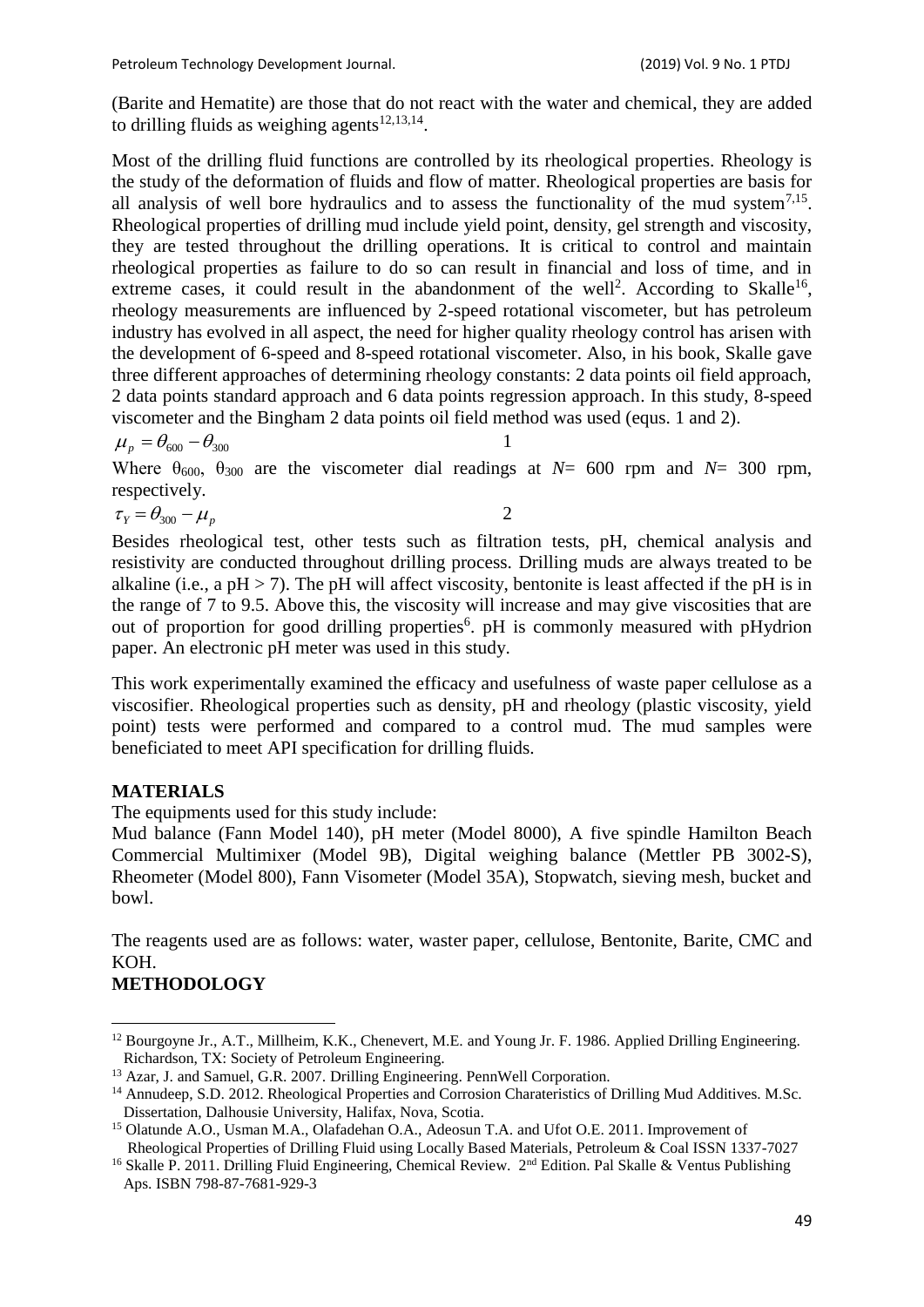Effectiveness of Cellulose from Waste Paper Materials as Water-Based Mud Viscosifier

The study was performed in University of Ibadan, Ibadan, Nigeria located on latitude 7.439824 and longitude 3.893016 in Southwest Africa. Waste paper (0.07kg) was sourced and sorted from University of Ibadan, Ibadan.

The waste paper was grouped into sample A (soaked, blended and sieved liquid paper) and sample B (soaked and sieved liquid paper).

## *Cellulose Extraction*

Cellulose extraction was achieved by soaking waste paper reduced to smaller sizes in distilled water for seven days (a week). This was later blended and sieved to store liquid cellulose.

## *Mud Sample Preparation.*

Mud formulation was performed by measuring 10, 15, 150 and 200 ml of prepared liquid phase (Table 1) into a multimixer and 21g of bentonite added in small amounts while mixing for a total period of 15 mins until complete homogeneity was achieved. The samples (9) were stored in a container for 24 hours prior to conducting any test.

## *Mud Density Test*

The mud density test was conducted using Mud balance (Fann Model 140). Briefly, each sample was poured into the multimixer cup and mixed. After mixing, the sample was poured to fill the mud balance cup and covered. The mud balance cup was degassed and spill-overs on the mud cup were cleaned. The mud cup was then balanced on the fulcrum and the reading (lb/gal) at the point where the rider balances on the balance arm was taken. The reading was taken to the nearest 0.1 lb/gal (Tables 1 and 2)

|              | Volume of sample | Volume of water | Total volume of liquid phase |
|--------------|------------------|-----------------|------------------------------|
|              | (ml)             | (ml)            | (ml)                         |
|              | 10               | 350             | 360                          |
|              | 15               | 350             | 365                          |
| Mud sample A | 150              | 200             | 350                          |
|              | 200              | 150             | 350                          |
|              | 10               | 350             | 360                          |
| Mud sample B | 15               | 350             | 365                          |
|              | 150              | 200             | 350                          |
|              | 200              | 150             | 350                          |

#### **Table 1: Varying concentration of drilling fluid prepared**

| Testing days     | $300$ rpm | $600$ rpm | Plastic<br>Viscosity (cp) | <b>Yield Point</b><br>$(lbs/100\text{ sqft})$ | Density (lb/gal) |
|------------------|-----------|-----------|---------------------------|-----------------------------------------------|------------------|
| DAY <sub>1</sub> | 11        | 15        | $\overline{4}$            | 7                                             | 8.7              |
| DAY <sub>2</sub> | 11        | 16        | 5                         | 6                                             | 8.7              |
| DAY 3            | 13        | 18        | 5                         | 8                                             | 8.7              |
| DAY <sub>4</sub> | 15        | 21        | 6                         | 9                                             | 8.7              |
| DAY <sub>5</sub> | 15        | 21        | 6                         | 9                                             | 8.7              |
|                  |           |           |                           |                                               |                  |

#### **Table 2: Relogical Properties of control Mud**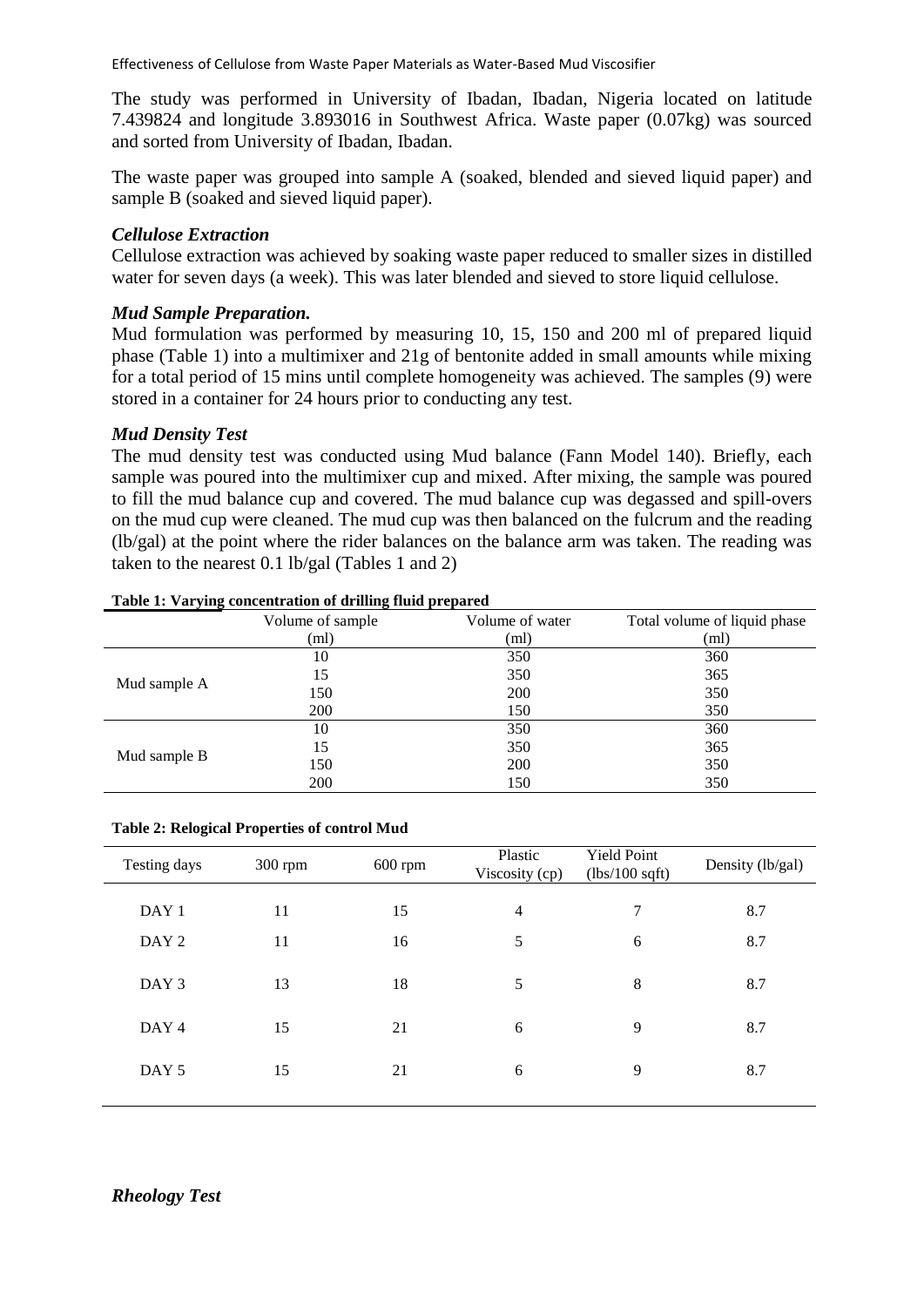The rheology test was performed by pouring each sample into the multimixer cup and mixed. The agitated sample was then poured into the viscometer cup and placed in the viscometer. The viscometer was turned on and the shear stress of each sample was recorded at 600rpm and 300rpm (Tables 1-5). After the reading was taken, the control knob on the rheometer and the power switch was then turned off.

| Testing |             | $300$ rpm   | Plastic Viscosity,<br>$600$ rpm |             |            | Yield Point, $\tau_{v}$ |             | Density $(lb/gal)$ |     |     |
|---------|-------------|-------------|---------------------------------|-------------|------------|-------------------------|-------------|--------------------|-----|-----|
| Days    |             |             | $\mu_{p}$                       |             |            |                         |             |                    |     |     |
|         | A           | B           | А                               | B           | А          | B                       | А           | B                  | A   | B   |
| Day 1   | $10(\pm 1)$ | $11(\pm 1)$ | $14(\pm 1)$                     | $14(\pm 1)$ | $4(\pm 1)$ | $4(\pm 1)$              | $6(\pm 1)$  | $6(\pm 2)$         | 8.7 | 8.7 |
| Day 2   | $12(\pm 2)$ | $11(\pm 1)$ | $17(\pm 2)$                     | $16(\pm 1)$ | $5(\pm 1)$ | $5(\pm 1)$              | $7(\pm 2)$  | $6(\pm 1)$         | 8.7 | 8.7 |
| Day 3   | $14(\pm 2)$ | $14(\pm 2)$ | $19(\pm 1)$                     | $19(\pm 1)$ | $5(\pm 1)$ | $5.5(\pm 1)$            | $9(\pm 3)$  | $8(\pm 2)$         | 8.7 | 8.7 |
| Day 4   | $15(\pm 1)$ | $15(\pm 1)$ | $21(\pm 1)$                     | $21(\pm 1)$ | $5(\pm 1)$ | $5(\pm 1)$              | $10(\pm 1)$ | $10(\pm 1)$        | 8.7 | 8.7 |
| Day 5   | $15(\pm 1)$ | $15(\pm 1)$ | $21(\pm 1)$                     | $21(\pm 1)$ | $5(\pm 1)$ | $5(\pm 1)$              | $10(\pm 1)$ | $10(\pm 1)$        | 8.7 | 8.7 |

#### **Table 3: Relogical Properties of Samples A and B**

## **Table 4: Rheological Properties of control mud with increasing temperture**

|                     | $28^{\circ}$ C |                |                | $45^{\circ}$ C | $60^{\circ}$ C           |              |  |
|---------------------|----------------|----------------|----------------|----------------|--------------------------|--------------|--|
| <b>Testing Days</b> | 300 rpm        | 600 rpm        | 300 rpm        | 600 rpm        | 300 rpm                  | 600 rpm      |  |
| Day 1               | 10             | 13             | 12             | 15             | 18                       | 21           |  |
| Day 2               | 22             | 29             | 19             | 23             | 23                       | 26           |  |
| Day 3               | 25             | 32             | 23             | $27\,$         | 24                       | 26           |  |
| Day 4               | 26             | 33             | 24             | 29             | 24                       | 27           |  |
| Day 5               | 27             | 34             | 25             | 30             | 25                       | 29           |  |
|                     | $PV, \mu_p$    | $YP, \tau_{y}$ | $PV, \mu_p$    | $YP, \tau_{y}$ | $PV, \mu_p$              | $YP, \tau_v$ |  |
| Day 1               | 3              | $\overline{7}$ | 3              | 9              | 3                        | 15           |  |
| Day 2               | 7              | 15             | $\overline{4}$ | 15             | 3                        | 20           |  |
| Day 3               | 7              | 18             | 4              | 19             | $\overline{2}$           | 22           |  |
| Day 4               | 7              | 19             | 5              | 19             | 3                        | 21           |  |
| Day 5               | 7              | 20             | 5              | 20             | $\overline{\mathcal{A}}$ | 21           |  |

**Table 5: Rheological Properties of mud sample A with increasing temperture**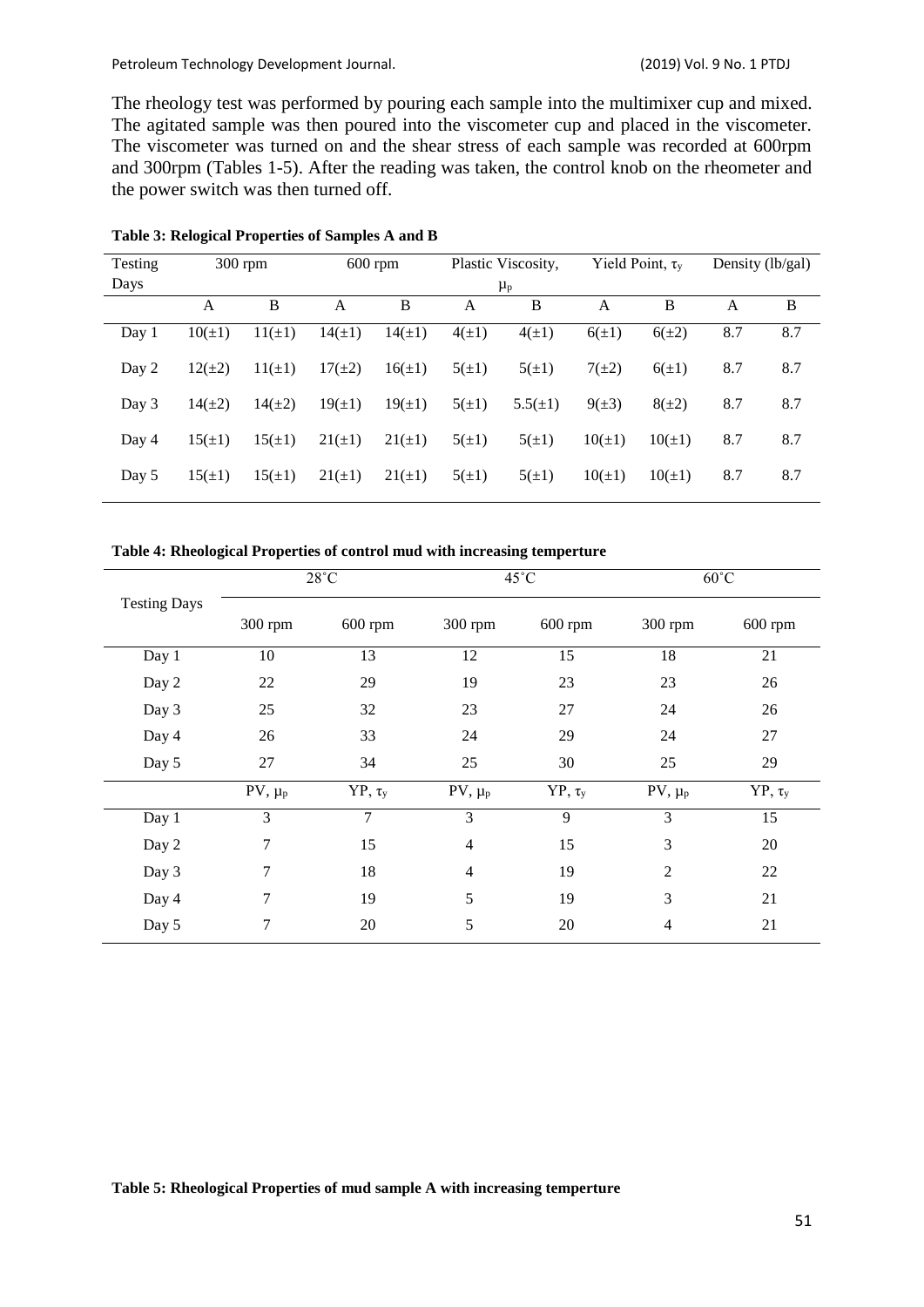|                     |             | $28^{\circ}$ C |                | $45^{\circ}$ C | $60^{\circ}$ C           |              |  |
|---------------------|-------------|----------------|----------------|----------------|--------------------------|--------------|--|
| <b>Testing Days</b> | 300 rpm     | 600 rpm        | 300 rpm        | $600$ rpm      | 300 rpm                  | $600$ rpm    |  |
| Day 1               | 13          | 18             | 12             | 16             | 14                       | 17           |  |
| Day 2               | 17          | 24             | 16             | 20             | 15                       | 18           |  |
| Day 3               | 19          | 24             | 16             | 20             | 20                       | 25           |  |
| Day 4               | 20          | 28             | 16             | 19             | 19                       | 23           |  |
| Day 5               | 22          | 29             | 17             | 20             | 20                       | 24           |  |
|                     | $PV, \mu_p$ | $YP, \tau_{y}$ | $PV, \mu_p$    | $YP, \tau_{y}$ | $PV, \mu_p$              | $YP, \tau_y$ |  |
| Day 1               | 5           | 8              | $\overline{4}$ | 8              | 3                        | 11           |  |
| Day 2               | 7           | 10             | $\overline{4}$ | 12             | 3                        | 12           |  |
| Day 3               | 5           | 14             | $\overline{4}$ | 12             | 5                        | 15           |  |
| Day 4               | $8\,$       | 12             | 3              | 13             | $\overline{4}$           | 15           |  |
| Day 5               | 7           | 15             | 3              | 14             | $\overline{\mathcal{A}}$ | 16           |  |

Effectiveness of Cellulose from Waste Paper Materials as Water-Based Mud Viscosifier

# **RESULTS AND DISCUSSION**

The results as shown in Tables 1-5 revealed the noticed trends in the comparison of rheological properties of the drilling fluid with increasing temperature and concentration. The mud samples were beneficiated with Barite (for weight increase), KOH (for increased pH), and CMC (for increased viscosity) to know if the cellulose would perform in the presence of other additives, the results displaying the pH, mud weight and rheological properties are shown in Table 6.

| Mud samples               | Mud Density   |               | pH           |                 |          | PV, $\mu_p$ (cp) |           | $YP$ , $\tau$ <sub>y</sub> (lb/100 sqft) |  |
|---------------------------|---------------|---------------|--------------|-----------------|----------|------------------|-----------|------------------------------------------|--|
| Barite-CMC-<br><b>KOH</b> | (lb/gal)      |               |              |                 |          |                  |           |                                          |  |
|                           | Control       | Sample A      | Control      | Sample A        | Control  | Sample A         | Control   | Sample A                                 |  |
| $1 - 1 - 1$               | 8.7           | $8.5 \pm 0.2$ | 9.17         | $8.39 \pm 0.02$ | 10       | $10\pm1$         | 24        | $25 + 2$                                 |  |
| $2 - 2 - 2$               | 8.7           | $8.5 + 0.2$   | 9.44         | $8.85 \pm 0.05$ | 10       | $12.5+0.5$       | 42        | $36 \pm 1$                               |  |
| $3 - 3 - 3$               | 8.7           | $8.6 \pm 0.2$ | 9.63         | $9.45 \pm 0.25$ | 13       | $16+2$           | 54        | $47 + 2$                                 |  |
| <b>API SPEC</b>           | $8.65 - 9.60$ |               | $9.5 - 12.5$ |                 | $8 - 10$ |                  | $24 - 30$ |                                          |  |

**Table 6: Result of the control and sample A muds in the presence of Barite-CMC-KOH.**

The viscometer dial reading has its values from 0 to 300. With reference to the Tables 4 and 5 above, it can be seen that the maximum dial reading of the control mud is 34, while that of sample mud is 29. Also, with increasing temperature, the control and sample muds have an average plastic viscosity of  $4.3(\pm 0.3)$  cp while the average yield point of the control mud is 17( $\pm$ 0.3) lb/100sqft which is higher than the sample mud yield point which is 12( $\pm$ 0.4) lb/100sqft.

Plastic viscosity on drilling fluid indicates the capability of the mud to rapidly drill and exit through the bit while yield point is used to evaluate the ability of the mud to lift cuttings in the annulus. From the above tables, both sample mud and control mud have equal and low